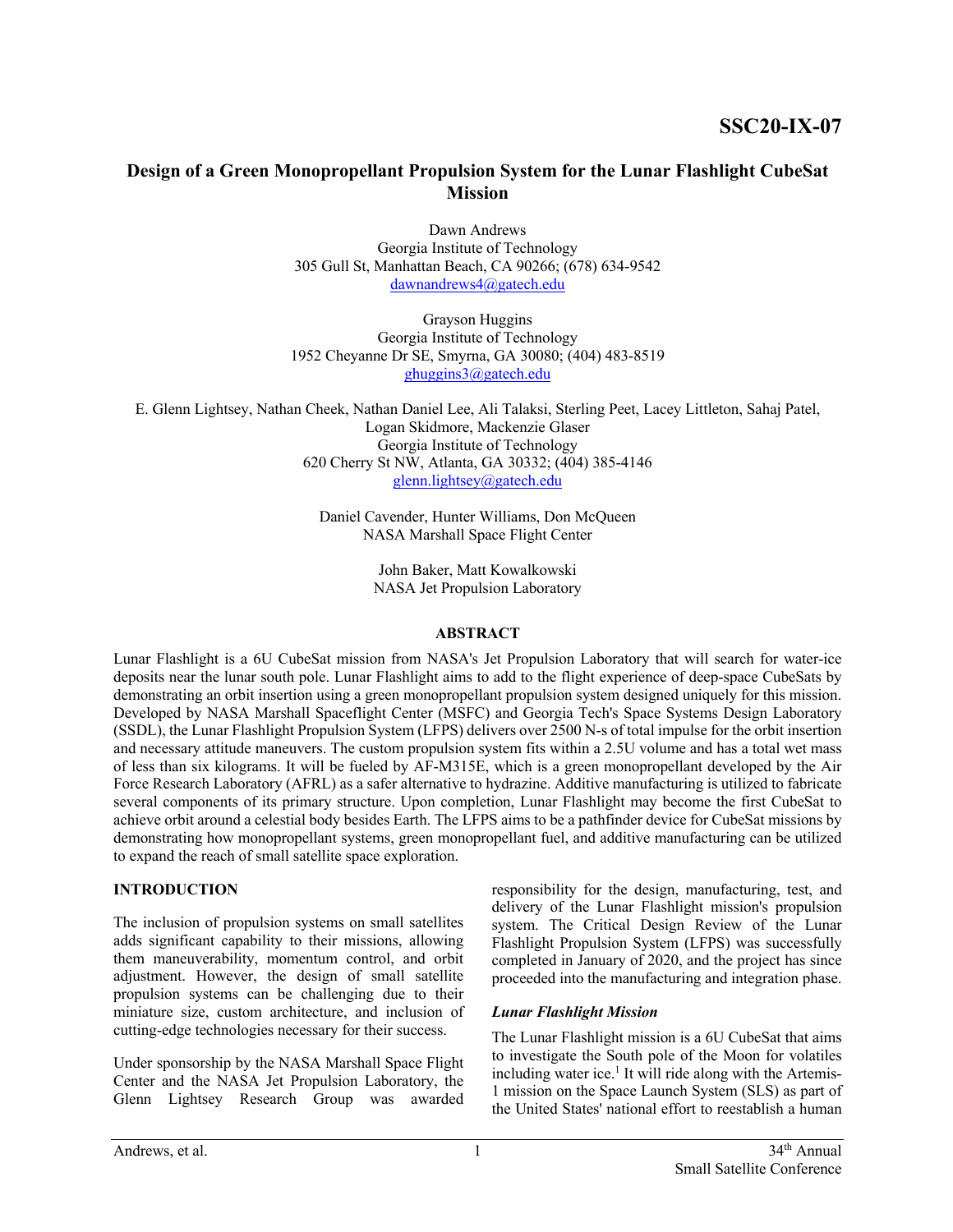presence on the moon. The Lunar Flashlight Propulsion System accounts for approximately one half of the spacecraft, filling about 2.5 of the total 6U. This propulsion system will be responsible for momentum unloading as well as the insertion maneuver into the science orbit. Upon the successful completion of this mission, Lunar Flashlight could become the first CubeSat to perform an orbit insertion and, subsequently, the first CubeSat to explore the Moon.



**Figure 1: Concept Artwork of the Lunar Flashlight Mission2**

In addition to the main science objectives, the mission will add to the flight heritage of green monopropellant propulsion and be a technology demonstration for several of its supporting components. The microvalves, micropump, and 100 mN thrusters will experience their first spaceflight, increasing their Technology Readiness Level (TRL) to 7. The inclusion of additive manufacturing in the flight hardware's fluid manifold structure and Propellant Management Device will both contribute to the growing number of use cases of additively manufactured materials in space. Finally, this system will be the first implementation of green monopropellant propulsion on a CubeSat platform, demonstrating this technology's significant potential to expand the scope of exploration that is accessible to small satellite platforms.

#### *Green Monopropellant Propulsion*

Monopropellant propulsion is a decomposition-based form of chemical propulsion. The stored propellant is heated and flowed over a catalyst bed that triggers an exothermic reaction. This results in a high-temperature gaseous medium that may be accelerated out of a nozzle to produce thrust.

Hydrazine has been in use for a very long time as a monopropellant, dating back to use as a rocket propellant in the 1930's. <sup>4</sup> However, it is also notorious for being extremely toxic, carcinogenic, corrosive, flammable, and explosive.5 In NASA's 2020 Technology Taxonomy, hydrazine alternatives were identified as a key technology, specifically mentioning candidates such as

LMP-103S and AF-M315E. Both of these are 'green monopropellants,' or hydroxylammonium nitrate-based alternatives whose most notable advantages include decreased toxicity and significantly safer storage and handling properties compared to Hydrazine. <sup>6</sup> The LFPS uses AF-M315E, which has also been designed to improve on the performance of hydrazine as shown in Table 1.

**Table 1: Comparison of Hydrazine and AF-M315E Propellants**

|                       | Hydrazine                  | <b>AF-M315E</b>            |
|-----------------------|----------------------------|----------------------------|
| Specific Gravity      | 1.01 <sup>5</sup>          | $1.46^{7}$                 |
| Specific Impulse      | $190$ seconds <sup>8</sup> | $231$ seconds <sup>9</sup> |
| Hazard Classification | 85                         | 1.4C <sup>7</sup>          |

The AF-M315E green monopropellant has flight heritage from one prior mission: the Green Propellant Infusion Mission (GPIM). GPIM was also managed by NASA MSFC, and it included engineering efforts by Aerojet Rocketdyne and Ball Aerospace. Its primary objective was the technology demonstration of its AF-M315E propulsion system. It launched on June 25th, 2019 as part of the STP-2 mission on a Falcon Heavy rocket in a Ball Aerospace SmallSat platform.10 A week later, it reported successful firing of all five of its thrusters as part of system checkouts and an orbit lowering maneuver.<sup>11</sup>



**Figure 2: Test Fire of the GPIM Mission Thrusters12**

# **SYSTEM REQUIREMENTS**

The Lunar Flashlight Propulsion System was allocated approximately 2 x 1 x 1.5 U volume within Lunar Flashlight's total 6U (where 1U is equivalent to 10cm or 1000ccm) and was required to follow strict specifications on its mechanical and electrical interfacing to the rest of the spacecraft. The three major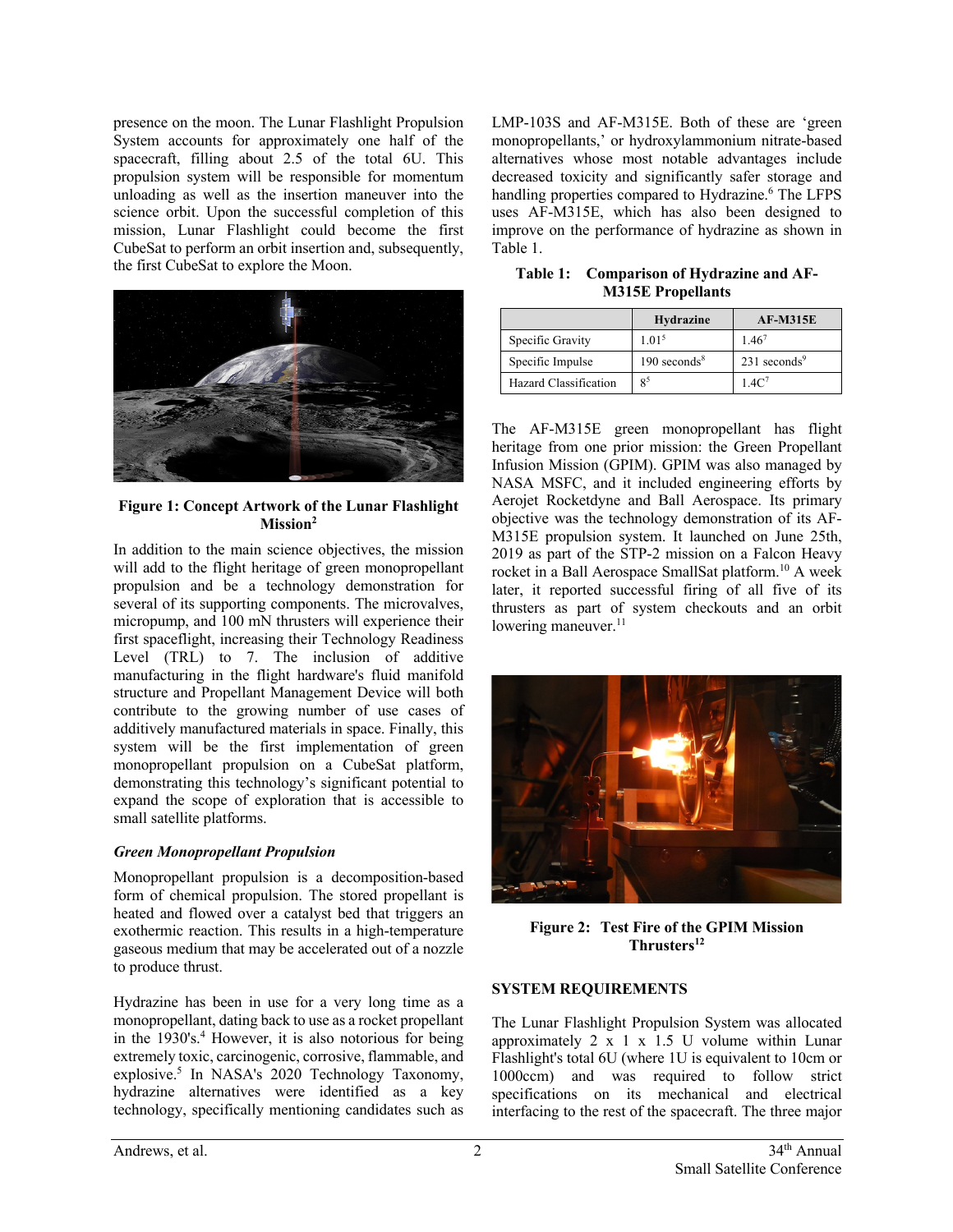requirements for the LFPS are shown in Table 2. Additional requirements included expected environmental loads, pre-determined interfaces, quality standards, and more.

| Requirement       | Value             |
|-------------------|-------------------|
| Wet Mass          | $5.5 \text{ kg}$  |
| Propellant Volume | $1500 \text{ cc}$ |
| Total Impulse     | $3000 N-s$        |

**Table 2: Main Design Requirements**

The design solution, which is shown in Figure 3, includes a titanium structure that is split between a tank subassembly and a manifold subassembly. The manifold structure leverages the use of Laser Powder Bed Fusion (L-PBF) additive manufacturing.



**Figure 3: External Structure, As Presented at the LFPS Critical Design Review.** 

Figure 4 shows the functional elements of the LFPS shown in the style of a Piping and Instrumentation Diagram (P&ID). Notable elements include the pump and recirculation circuit, all sensor locations, and valve responsibilities for 1) bulk propellant isolation within the tank and 2) controlled propellant feed to the thrusters.



**Figure 4: Piping & Instrumentation Diagram**

The pump-fed system allows the propellant to be stored at low pressures in the tank before being fed into the thruster interface at the much higher required inlet pressures. This allows the entire system to be low pressure (<100psi) when fully fueled, which simplifies and reduces risk for all ground handling and launch events.

# *Tank Design*

The primary responsibility of the LFPS tank is to store the propellant through launch and during operation of the spacecraft. It contains the AF-M315E propellant and a Nitrogen ullage, as well as all components related to propellant filling, monitoring, and control in zerogravity. Its design was largely driven by strength and deformation requirements under static pressure loading. The flight design is a Titanium 6Al-4V (Grade 5) machined piece, joined by an EB weld seam through the center of the part. Within it is the full required internal propellant and ullage volume, as well as a Propellant Management Device (PMD) for on-orbit fluid management. On its exterior are mounting locations for the joint between spacecraft and propulsion system, between the tank and manifold, various sensors and the fill/drain port.

# *Manifold Design*

In addition to the tank, the LFPS includes a manifold structure that houses all of the valves and fluid passages that are typical of many propulsion systems. The manifold is responsible for all fluid handling downstream of the tank and its isolation valve. It structurally connects the tank, all four thrusters, the four thruster valves, and the pump and recirculation lines. Internally, it contains all of the fluid passages that route between those components.

A functionally equivalent system made from traditional machining methods would require special equipment for the miniscule flow passages, and several critical welds would be required. To make a similar design out of tubing and connectors, upwards of 40 non-standard components would be required, vastly increasing mass, cost, and complexity. Instead, L-PBF additive manufacturing was chosen so that the manifold structure could be designed as a single, continuous part. This allows the manifold to include structural supports and fluid passages that would otherwise be impossible to machine, while also reducing part count and avoiding welds altogether. Fluid channels were routed organically without machining limitations, and components were placed with significantly more flexibility. The additive manufacturing approach also provided the most efficient packaging of the fluid system in terms of mass and volume, which were the most important requirements to satisfy for the system as a whole.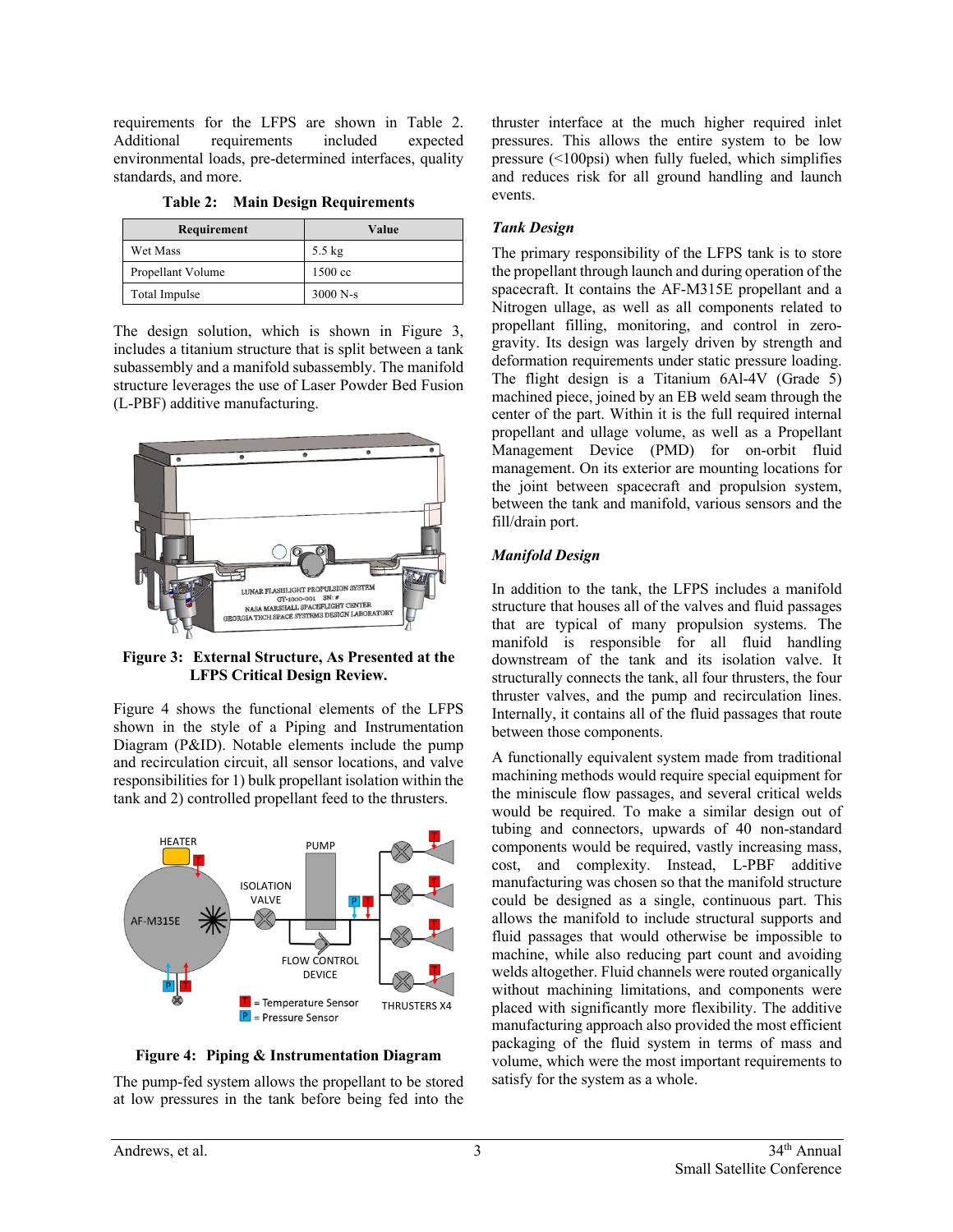### **ADDITIONAL DESIGN CONSIDERATIONS**

## *Thermal Control*

The viscosity of AF-M315E is heavily dependent on its temperature, so it requires that the propulsion system include careful thermal monitoring and temperature control. However, at its lower bounds, the propellant does not run the risk of freezing, and instead experiences a glass transition.8 This is a major advantage over other monopropellants like Hydrazine, which must be actively controlled at all times to prevent freezing damage to wetted components. Instead, an AF-M315E system can simply rest dormant until it is warmed up for firing.

When the system is operational, thermal inputs to the fluid must be monitored because certain cases could lead to thermal expansion while the propellant is constrained to a fixed volume. Similar to an engine experiencing hydraulic lock, this can be an extremely destructive failure scenario. To mitigate this risk, the LFPS includes seven fluid temperature sensors in critical locations to monitor fluid temperatures during operation.

# *Fluid Control*

In the tanks, a propellant management device was included to handle the liquid propellant once the spacecraft is in orbit. The tank carries both liquid propellant and a gaseous ullage, so it is important to protect the downstream components from ingesting bubbles that could cause damage or decreased performance. Common methods for in space fluid control include pistons, elastomeric diaphragms, or balloon designs, although these require soft goods and actuated components that can be difficult to resolve with AF-M315E material compatibility requirements.13 LFPS instead chose a passive method, which leverages capillary action to ensure that propellant always stays suspended over the tank orifice. These designs often use veins, screens, and/or sponge structures inside the tank, and must be customized to the fluid properties of the propellant.

The amount of fluid volume itself ended up becoming an important decision for the control of the system overall. An analysis was performed early in the design process to determine correct fill percentages of ullage and propellant. Constraints included the project's requirements for volume, mass, performance, and feed pressure to components, all of which directly compete with each other for determining the appropriate tank fill.



**Figure 5: Propellant Fill Analysis**

The initial results of the study are shown in Figure 5. This study conservatively assumed worst case environmental conditions and required that the ullage pressurization never exceed the 100psi threshold that would classify the tank as a pressure vessel. It also assumed that there would be no dissipation of the gaseous ullage into the liquid propellant at high pressures, thus making the simplified analysis into a series of ideal gas law calculations. One of the competing constraints was the minimum total impulse performance requirement, which increased linearly with propellant mass. The other was the maximum wet mass of the system, which preferred ullage for its lesser density. Under the original requirements, the analysis found the acceptable range of propellant fill to require a precision of .1%, or approximately 100mL, and left no mass margin for any of the remaining design. After presenting this at the Preliminary Design Review, and with support of the NASA MSFC team, the LFPS wet mass budget was increased from 5.0 kg to 5.55 kg. This significantly improved the structural mass and fluid mass margins for the rest of the design.

# *Additive Manufacturing*

Direct Metal Laser Sintering is a form of additive manufacturing that uses a directed laser to fuse metal powder together layer by layer. It provides designers with incredible flexibility to create continuous parts with internal features, complex geometries, and otherwise unmachinable structures. L-PBF prints have a minimum feature size of .006", and are most commonly seen for Stainless Steel, Nickel alloys, Aluminum, and Titanium material choices. <sup>6</sup> During the design of the LFPS, four key rules were recommended for consideration to the additive manufacturing process.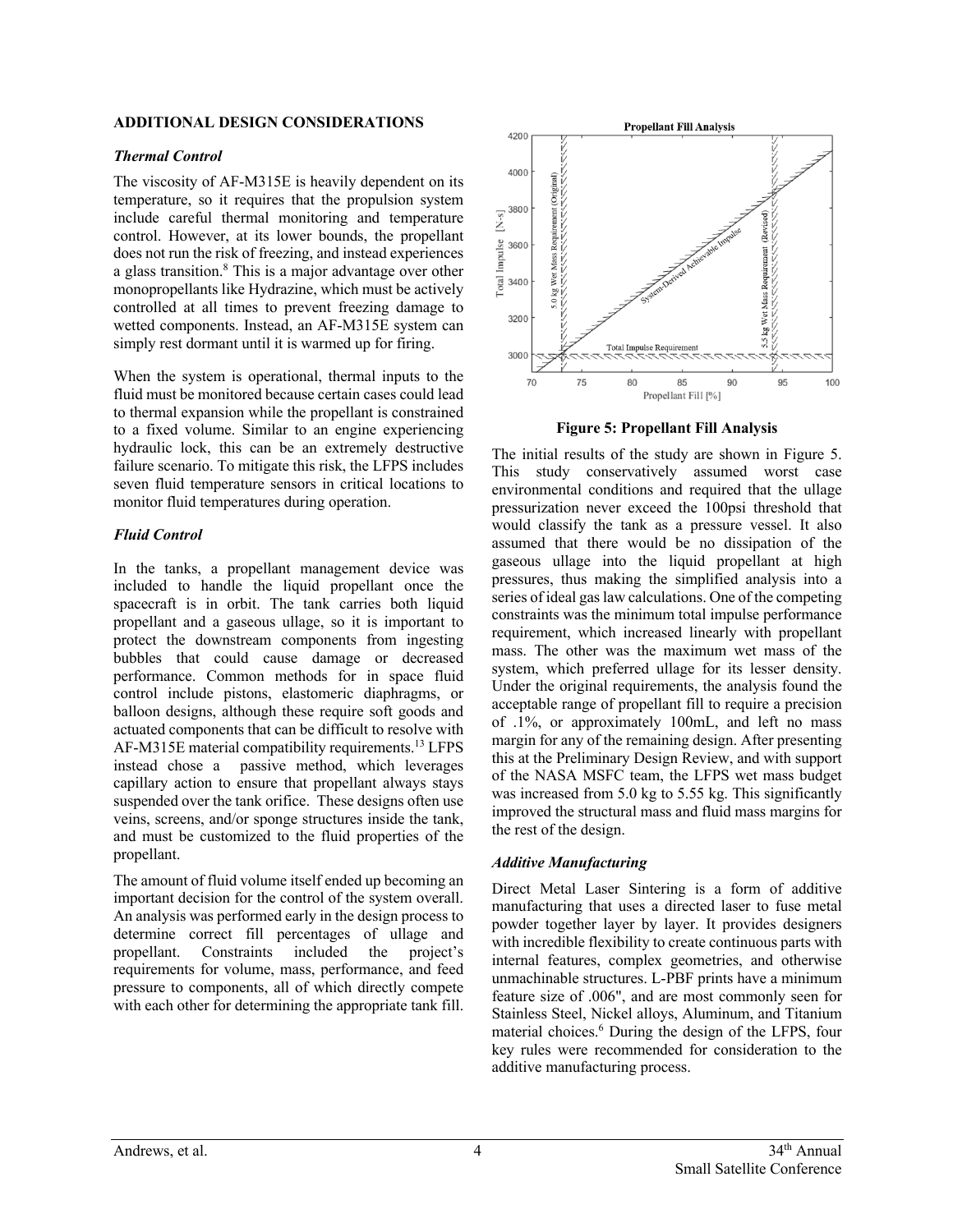Firstly, the laser sintering process creates thermal gradients during printing. Sharp concave corners should be avoided, since their thermal gradients cause stress concentrations that can develop into true cracks as the part cools. Thermal gradients may also cause warping between abrupt changes in part thickness, as seen in Figure 6.



#### **Figure 6: Example of Warping Across Changes in Part Thickness**

Secondly, internal cavities must have a clear route for removing unsintered powder. Since the fusion bed starts with a clean layer of powder across each layer, internal features will be filled with powder that must be removed when the part is complete. And, any powder left in contact with surface areas retaining significant heat may partially fuse into the main structure. This can be seen in Figure 7, where the darker coloration indicates partially fused powder. To some extent, print settings can be adjusted to mitigate this effect, but it is best to avoid small concave features in thick-walled structures that may exacerbate this issue.



#### **Figure 7: Example of Partial Fusion of Unsintered Powder**

Third, for any features requiring machining such as tapped holes, surface finishing, or other post-processing, it is necessary to leave a clean line of sight for machinability. While additively manufactured parts give great freedom to feature placement, it is often necessary to finish these pieces with post-print machining processes that still must account for tooling paths on traditional machines.

Fourth, the material properties of L-PBF printed parts tend to be highly orthotropic, meaning that one axis's properties differ greatly from those of its perpendicular axes. This can be addressed through a combination of decisions made during designing as well as printing. Choosing a particular print orientation early in the design can allow for control over how the material strength axes align with the major axes of the part.

# *Safety*

In-space propulsion systems are often subjected to strict safety control criteria due to their inclusion of high-risk components, particularly pressure vessels and hazardous fluids in the case of Lunar Flashlight. At the beginning of the project, the tank design raised concerns about fracture criticality, specifically for the high pressures that it required in its original configuration as a blow-down pressurization system. The hazardous nature of the propellant at high pressure required significant additional analysis and testing in order to clear fracture requirements. However, when the design matured to a pump-fed system, the need for stored pressure was significantly reduced and the pressure vessel designation no longer applied.

One key takeaway from these initial concerns about fracture was that the use of additive manufacturing would be extremely disadvantageous for fracturecontrolled hardware. The naturally striated macrostructure of layer-by-layer printed materials would be considered microfractures and would require extensive material testing to receive approval from the SLS's Fracture Control Board. As a solution, the traditional machining of the tanks from stock material would pass much more easily through fracture control as long as they included careful vetting of the weld in the design.

Additionally, the Lunar Flashlight system went through several appeals to safety boards over fault-tolerance to leakage. Initially, dual-fault tolerance was required throughout the entire system. This included seriesredundant valves to protect from in-line component failure as well as concentric o-rings on all seals to protect from breaches. However, the LFPS project used several strategies to mitigate these risks and reduce the complexity related to leakage. Firstly, the propellant's own high viscosity at its designed low storage pressure meant that it had a very low likelihood to leak through small gaps. It also has practically no vapor pressure, and thus "[would] not self-pressurize or evaporate through